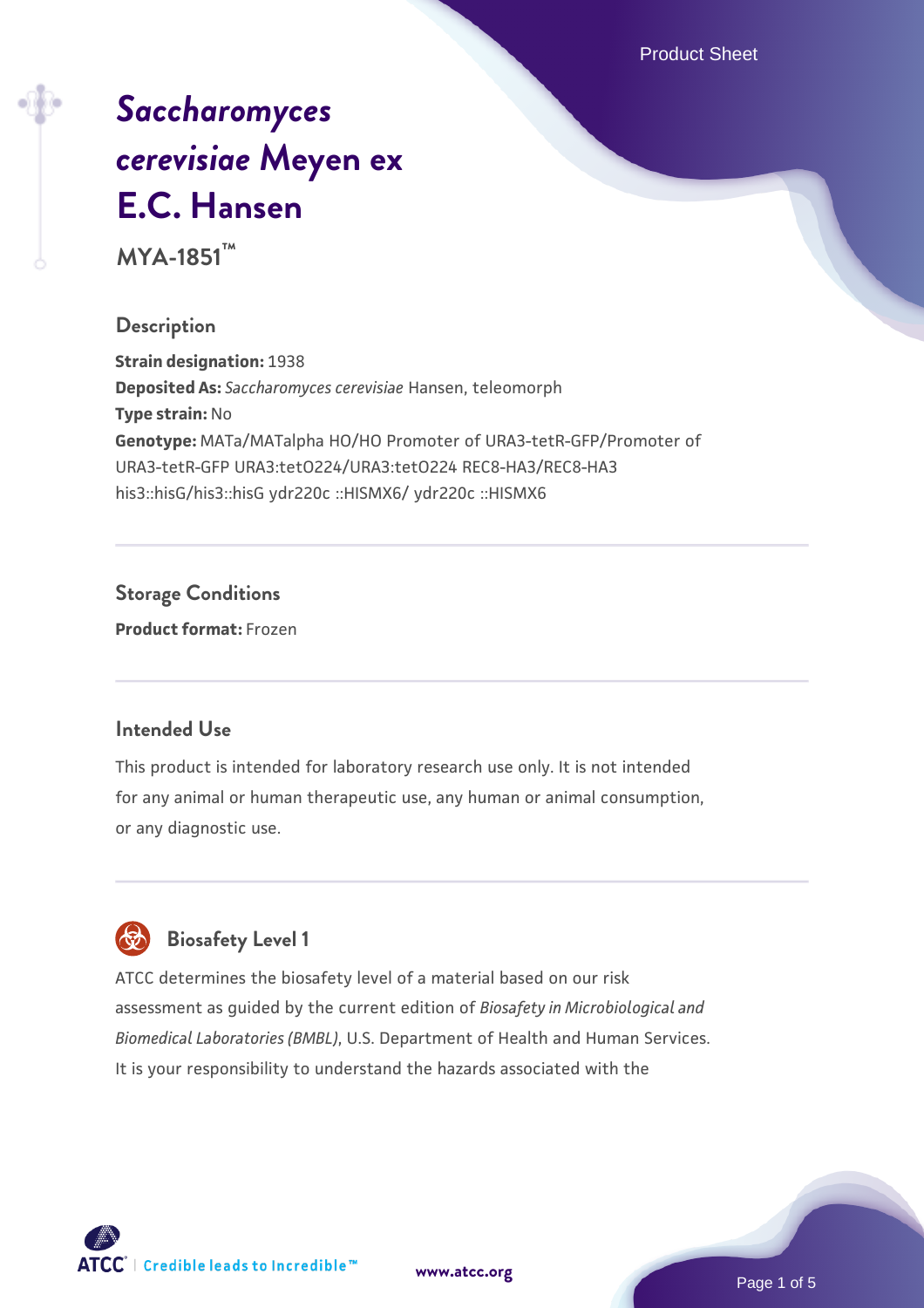## **[Saccharomyces cerevisiae](https://www.atcc.org/products/mya-1851)** [Meyen ex E.C. Hansen](https://www.atcc.org/products/mya-1851) **MYA-1851**

material per your organization's policies and procedures as well as any other applicable regulations as enforced by your local or national agencies.

ATCC highly recommends that appropriate personal protective equipment is always used when handling vials. For cultures that require storage in liquid nitrogen, it is important to note that some vials may leak when submersed in liquid nitrogen and will slowly fill with liquid nitrogen. Upon thawing, the conversion of the liquid nitrogen back to its gas phase may result in the vial exploding or blowing off its cap with dangerous force creating flying debris. Unless necessary, ATCC recommends that these cultures be stored in the vapor phase of liquid nitrogen rather than submersed in liquid nitrogen.

# **Certificate of Analysis**

For batch-specific test results, refer to the applicable certificate of analysis that can be found at www.atcc.org.

# **Growth Conditions**

**Medium:**  [ATCC Medium 1245: YEPD](https://www.atcc.org/-/media/product-assets/documents/microbial-media-formulations/1/2/4/5/atcc-medium-1245.pdf?rev=705ca55d1b6f490a808a965d5c072196) **Temperature:** 25°C

# **Handling Procedures**

Frozen vials should either be thawed immediately or stored in liquid nitro gen. If liquid nitrogen storage facilities are not available, frozen vials may be stored at or below -70°C. **Do not under any circumstance store frozen vials**



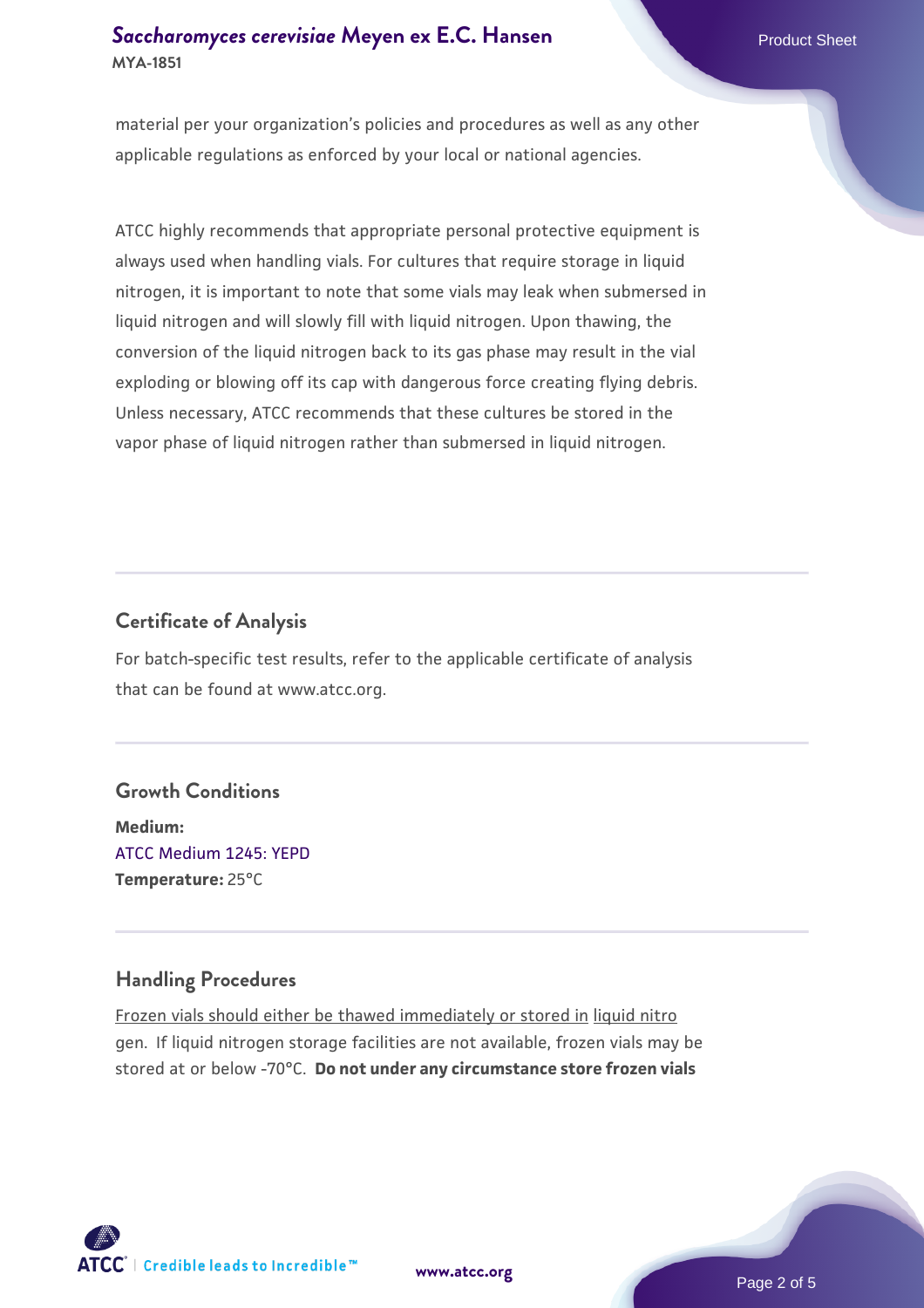#### **[Saccharomyces cerevisiae](https://www.atcc.org/products/mya-1851)** [Meyen ex E.C. Hansen](https://www.atcc.org/products/mya-1851) **MYA-1851**

**at refrigerator freezer temperatures (generally -20°C) for long-term storage.** Long-term storage of frozen material at this temperature will result in the death of the culture.

1. To thaw a frozen vial, place it at room temperature or in **30°C** water bath (not submerged), until just thawed (around **90 seconds**).

2. Immediately after thawing, aseptically transfer the culture into a test tube or plate with medium recommended.

3. Incubate the test tube or plate at the temperature recommended (**25- 28°C**).

# **Material Citation**

If use of this material results in a scientific publication, please cite the material in the following manner: *Saccharomyces cerevisiae* Meyen ex E.C. Hansen (ATCC MYA-1851)

#### **References**

References and other information relating to this material are available at www.atcc.org.

#### **Warranty**

The product is provided 'AS IS' and the viability of ATCC® products is warranted for 30 days from the date of shipment, provided that the customer has stored and handled the product according to the information included on the product information sheet, website, and Certificate of Analysis. For living cultures, ATCC lists the media formulation and reagents that have been found to be effective for the product. While other unspecified media and reagents may also produce satisfactory results, a



**[www.atcc.org](http://www.atcc.org)**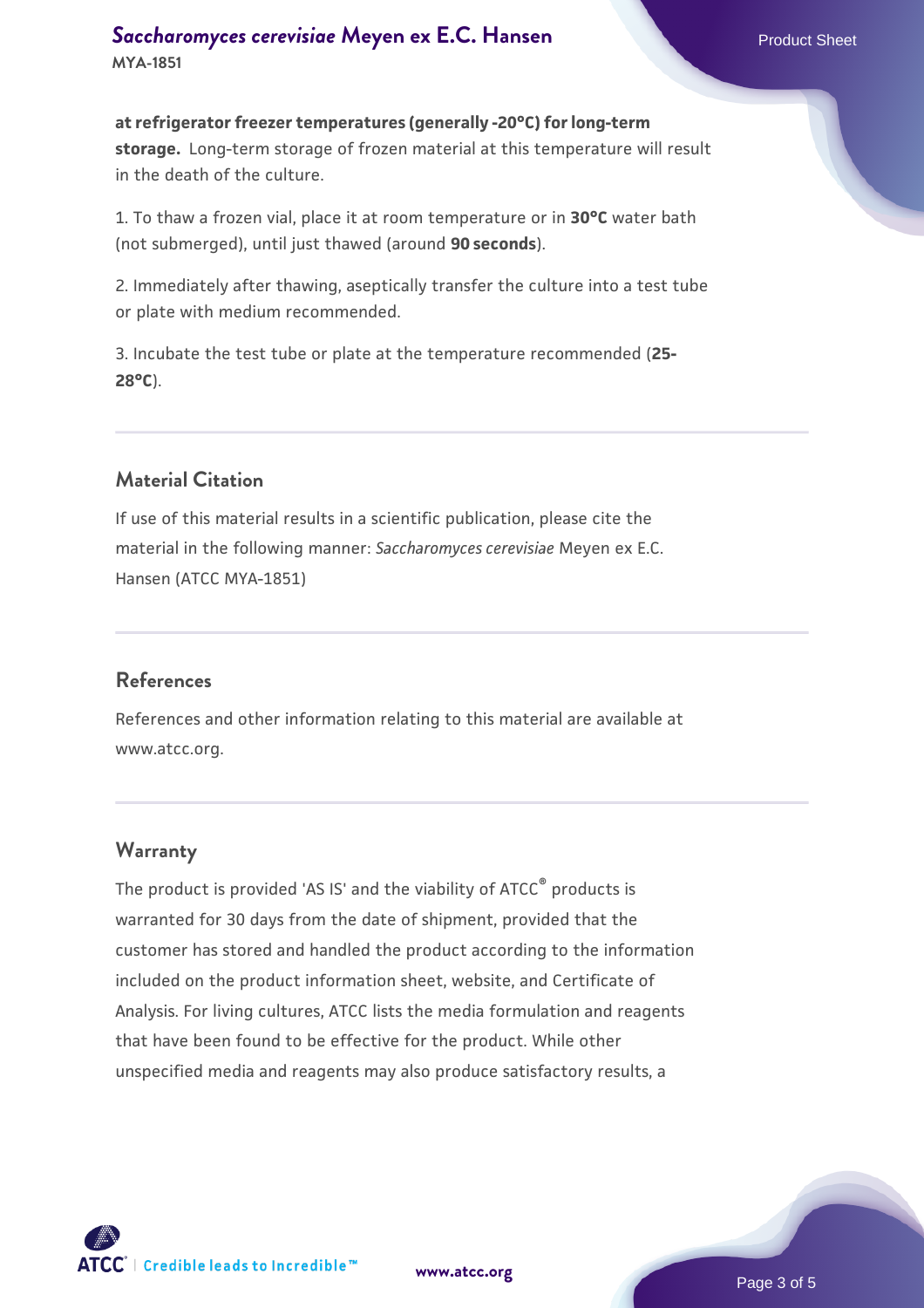#### **[Saccharomyces cerevisiae](https://www.atcc.org/products/mya-1851)** [Meyen ex E.C. Hansen](https://www.atcc.org/products/mya-1851) **MYA-1851**

change in the ATCC and/or depositor-recommended protocols may affect the recovery, growth, and/or function of the product. If an alternative medium formulation or reagent is used, the ATCC warranty for viability is no longer valid. Except as expressly set forth herein, no other warranties of any kind are provided, express or implied, including, but not limited to, any implied warranties of merchantability, fitness for a particular purpose, manufacture according to cGMP standards, typicality, safety, accuracy, and/or noninfringement.

#### **Disclaimers**

This product is intended for laboratory research use only. It is not intended for any animal or human therapeutic use, any human or animal consumption, or any diagnostic use. Any proposed commercial use is prohibited without a license from ATCC.

While ATCC uses reasonable efforts to include accurate and up-to-date information on this product sheet, ATCC makes no warranties or representations as to its accuracy. Citations from scientific literature and patents are provided for informational purposes only. ATCC does not warrant that such information has been confirmed to be accurate or complete and the customer bears the sole responsibility of confirming the accuracy and completeness of any such information.

This product is sent on the condition that the customer is responsible for and assumes all risk and responsibility in connection with the receipt, handling, storage, disposal, and use of the ATCC product including without limitation taking all appropriate safety and handling precautions to minimize health or environmental risk. As a condition of receiving the material, the customer agrees that any activity undertaken with the ATCC product and any progeny or modifications will be conducted in compliance with all applicable laws, regulations, and guidelines. This product is provided 'AS IS' with no representations or warranties whatsoever except as expressly set forth herein and in no event shall ATCC, its parents, subsidiaries, directors, officers, agents, employees, assigns, successors, and affiliates be liable for indirect,